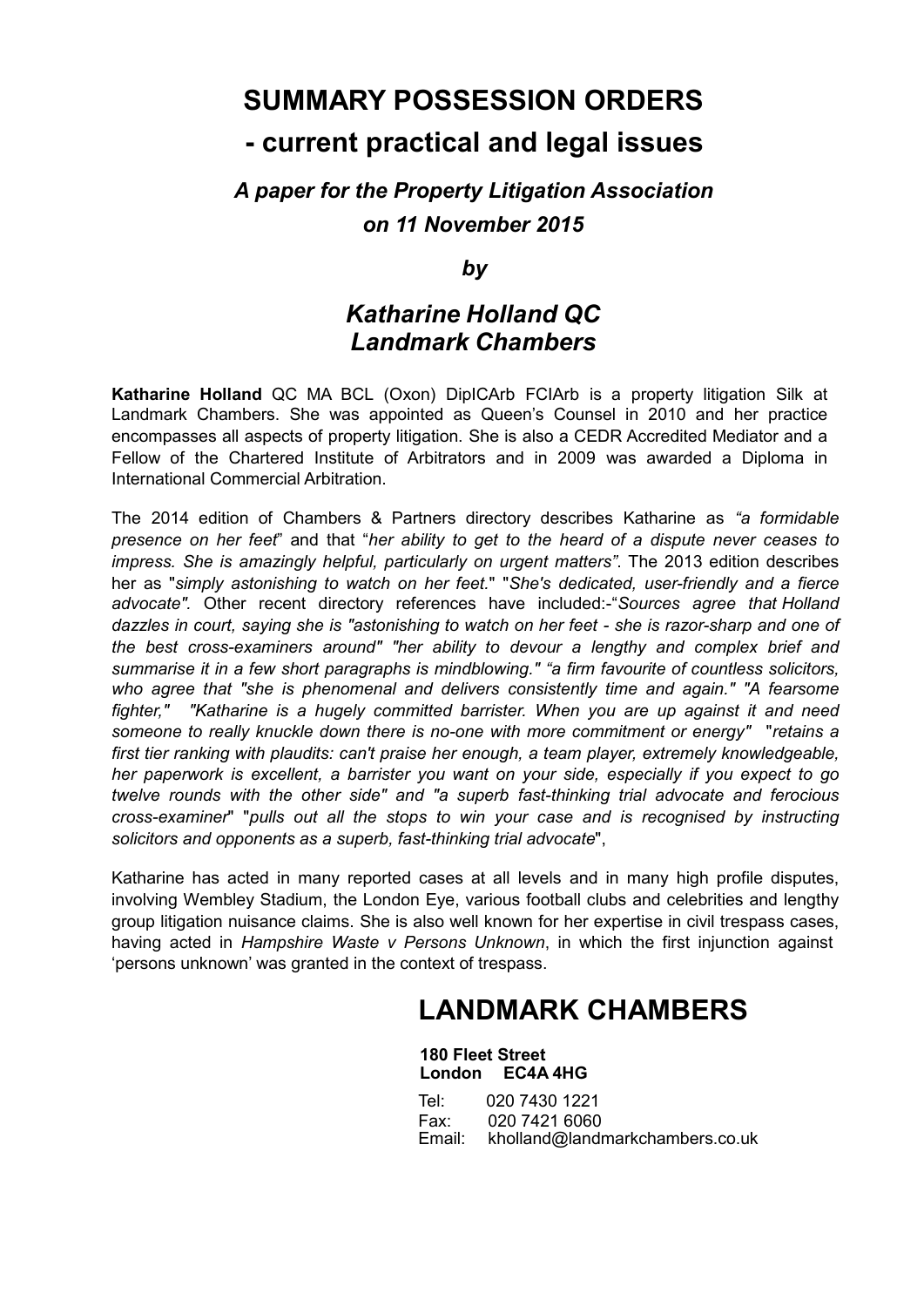

#### **Introduction**

- 1.1 The ability to apply to the Court for a summary order for possession pursuant to CPR Part 55 against "persons unknown" is a well-known and established procedure. It is intended to provide a quick and easy scheme for a landowner to recover possession of property from unwanted and unauthorised occupiers. Nevertheless, the urgent circumstances in which such orders have often been obtained may not have been the best of contexts for the development of a clear and consistent body of jurisprudence or guidance on this important summary procedure. This is particularly unfortunate, given that the cases which been the subject of this procedure have often involved some fundamental legal questions, such as how the rights of a private landowner in relation to trespassers may be affected by the European Convention on Human Rights.
- 1.2 The purpose of this paper is to provide a summary of some of the most recent guidance from the Courts on the following topical issues:-
	- Scope of the order
	- Relevance of Articles 10 and 11 of the European Convention on Human **Rights**
	- Relevance of Article 8 of the European Convention on Human Rights
	- Writs of restitution and extensions to the warrant for possession

#### **Scope of the order**

- 2.1 It is now well-established from cases decided in a number of different contexts that where trespassers are located on just one part of a larger parcel of land, the inclusion of the whole parcel of the land in the possession order will usually be justified.
- 2.2 In *Secretary of State for Environment, Food and Rural Affairs v Meier and others* [2009] UKSC 11 [2009] PLSCS 335 [2009] 49 EG 70 (CS), the Supreme Court held that it was appropriate to make an order for possession in relation to one composite area of woodland even though only part of it was occupied by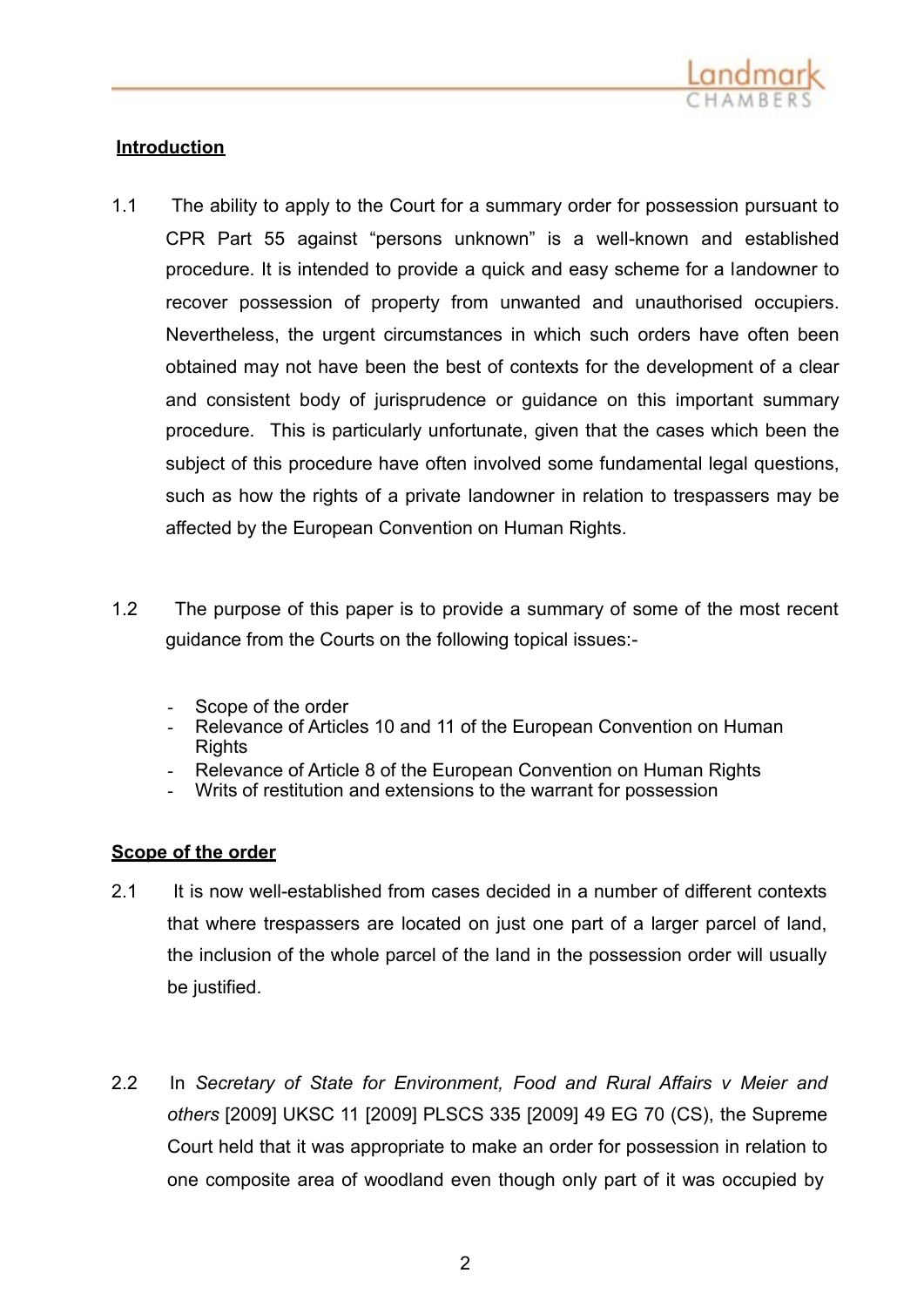the travellers in that case. Historically, in *University of Essex v Djemal* [1980] 1 WLR 1301 an order for possession extending to the whole property of a university was made notwithstanding that only part of the site was occupied. In *Meier*, Lady Hale said:-

*"Mr Drabble, for the defendant appellants, has never resisted an order covering the whole of Hethfelton Wood, nor does he invite us to disagree with Djemal. Being a sensible man, he recognises that we would be disinclined to hold that if trespassers set up camp in a large garden the householder can obtain an order enabling them to be physically removed only from that part of the garden which they have occupied, even if it is clear that they will then simply move their tents to another part of the garden.*

....

*If we accept that the remedy should be available to a person whose possession or occupation has been interfered with by the trespassers, as well as to a person who has been totally dispossessed, a case like Djemal becomes completely understandable, as does the order for possession of the whole of Hethfelton Wood in this case. Nor need we be troubled by the form of the order, that the claimant "recover" the land. His occupation of the whole has been interfered with and he may recover his full control of the whole from those who are interfering with it."*

Lord Collins said:-

*".. in my opinion University of Essex v Djemal [1980] 1 WLR 1301 represented a sensible and practical solution to the problem faced by the University, and was correctly decided. I agree, in particular, that it can be justified on the basis that the University's right to possession of its campus was indivisible, as Lord Rodger says, or that the remedy is available to a person whose possession or occupation has been interfered with, as Lady Hale puts it. Where the defendant is occupying part of the claimant's premises, the order for possession may extend to the whole of the premises"*

2.3 Such principles have been applied in the last few years in relation to such areas of land as a University campus, an entire future development site, an entire office park and a potential fracking site.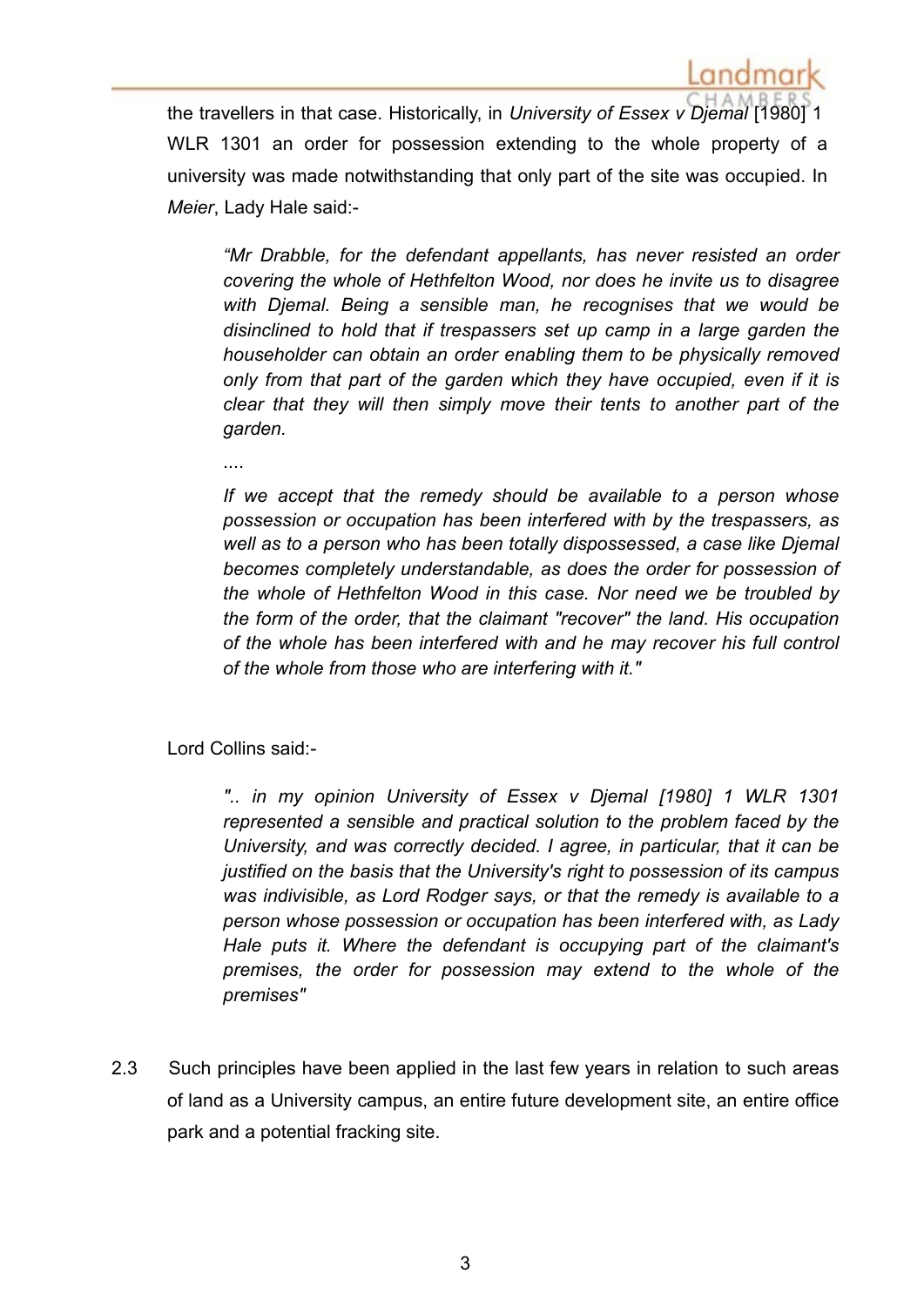#### **Relevance of Articles 10 and 11 of the European Convention on Human Rights**

- 3.1 It is now clear that, save for the most exceptional of cases, these Articles do not give rise to any arguable defence to a summary possession claim and do not provide any support for any potential adjournment applications. There is now a strong body of case law to such effect.
- 3.2 Article 10 provides as follows:-
	- "1. Everyone has the right to freedom of expression. This right shall include freedom to hold opinion and to receive and impart information and ideas without interference by public authority and regardless of frontiers. This article shall not prevent states from requiring the licensing of broadcasting, television or cinema enterprises.
	- 2. The exercise of these freedoms, since it carries with it duties and responsibilities, may be subject to such formalities, conditions, restrictions or penalties as are prescribed by law and are necessary in a democratic society, in the interests of national security, territorial integrity or public safety, for the prevention of disorder or crime, for the protection of health or morals, for the protection of the reputation or rights of others, for preventing the disclosure of information received in confidence, or for maintaining the authority and impartiality of the judiciary."
- 3.3 Article 11 provides as follows:-
	- "1. Everyone has the right to freedom of peaceful assembly and to freedom of association with others, including the right to form and to join trade unions for the protection of his interests.
	- 2. No restrictions shall be placed on the exercise of these rights other than such as are presented by law and are necessary in a democratic society, in the interests of national security or public safety, for the prevention of disorder or crime, for the protection of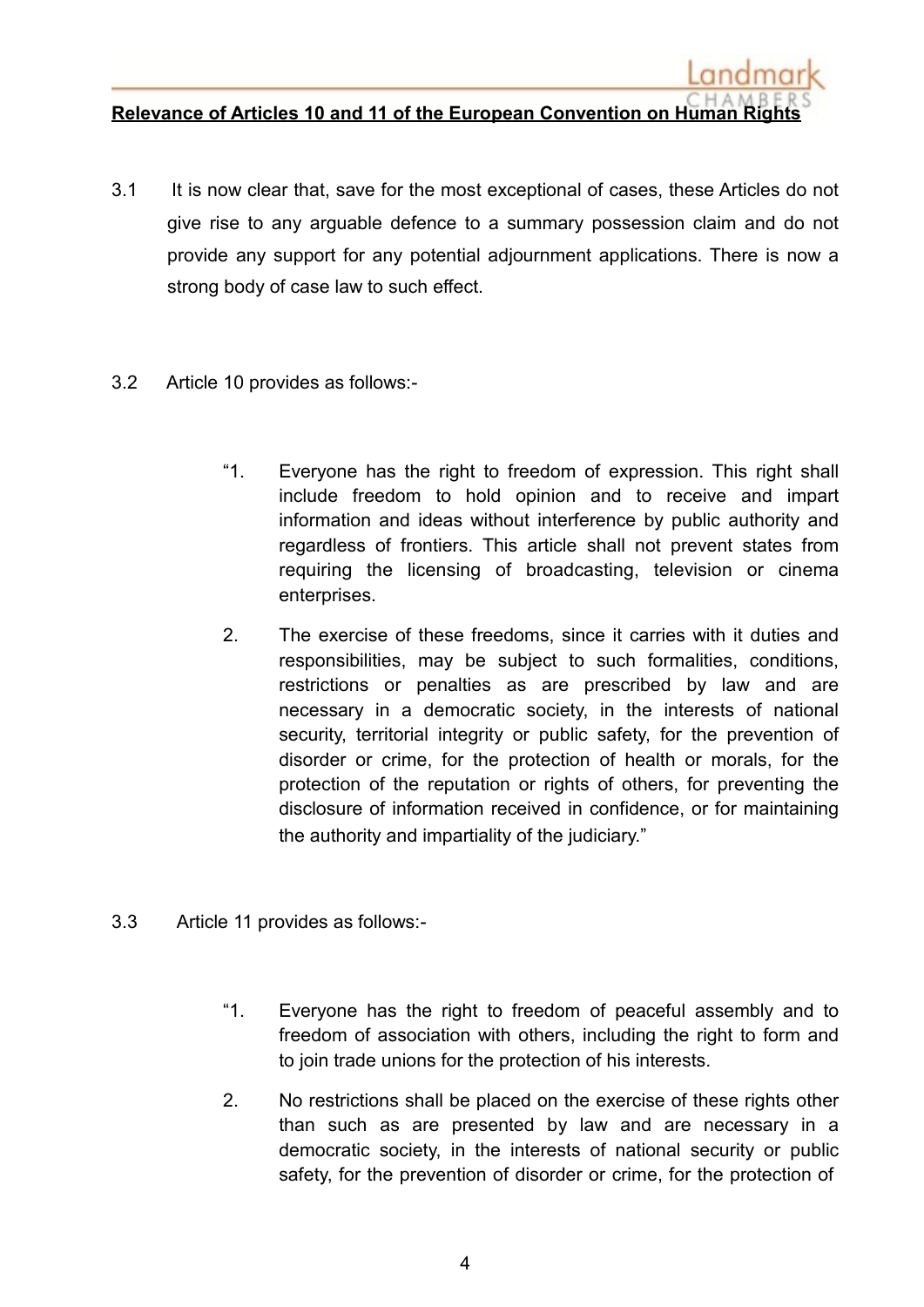health or morals, for the protection of the rights and freedoms of others. This article shall not prevent the imposition of lawful restrictions on the exercise of these rights by members of the armed forces, of the police or the administration of the state."

andmar

3.4 The first and most fundamental point to make in this context is that the right to possession of property is not incompatible with Article 10 and/or 11:-

> '[Article 10] notwithstanding the acknowledged importance of freedom of expression, does not bestow any freedom of forum for the exercise of that right. While it is true that demographic, social, economic and technological developments are changing the ways in which people move around and come into contact with each other, **the Court is not persuaded that this requires the automatic creation of rights of entry to private property, or even, necessarily, to all publicly owned property (Government offices and ministries, for instance)**. Where however the bar on access to property has the effect of preventing any effective exercise of freedom of expression or it can be said that the essence of the right has been destroyed, the Court would not exclude that a positive obligation could arise for the State to protect the enjoyment of Convention rights by regulating property rights. The corporate town, where the entire municipality was controlled by a private body, might be an example.'

*Appleby v United Kingdom* (2003) 37 E.H.R.R. 38 at 47.

- 3.5 The point which is of critical importance in this regard is that there is no unqualified right to freedom of expression under Article 10. There is likewise no unqualified right under Article 11 to peacefully protest in whatever manner and wherever the protesters wish. Article 10 gives a qualified right which may be interfered with in accordance with Article 10(2) and Article 11 gives a qualified right which may be interfered with in accordance with Article 11(2). Accordingly, when considering the proportionality of the interference under Article 10(2) and 11(2), it is relevant to consider:
	- the landowner's property rights;
	- that the defendants are trespassing;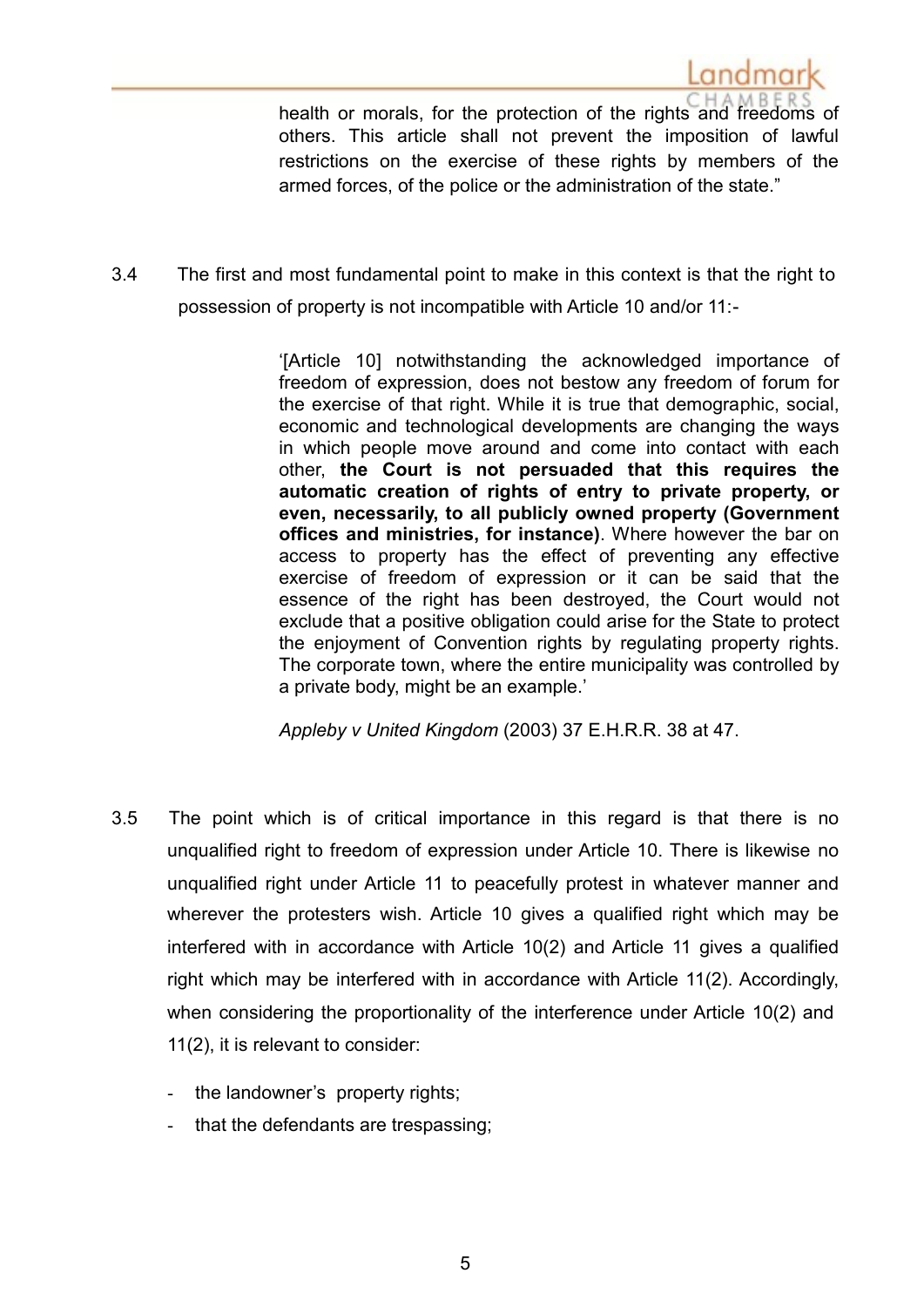- that by the relief sought, in the form of a possession order, there is no question of a blanket ban on the right to protest; and
- the interference caused to other legitimate users of the land and to the landowner.
- 3.6 That Articles 10 and 11 disclose no arguable defence to the claim finds support in a number of domestic decisions since the decision in *Appleby v United Kingdom*. A succinct summary was provided in one of the earliest of these cases, namely the decision of Mr Justice Henderson in *School of Oriental and African Studies v Persons Unknown* [2010] PLSCS 303 [2010] 49 EG 78 (CS), in which protestors had staged an occupational protest on university property:-

"… In *Appleby* the applicants were an environmental group who were collecting signatures and had attempted to set up stands in a private shopping mall. They were prevented from doing so by the Landlord because the private owner took a strictly neutral stance on political issues, although the manager of one shop had allowed them to set up a stand in his shop this consent was subsequently revoked. The applicants relied upon Articles 10 and 11; they also relied upon Article 13 although for present purposes I can ignore that Article. The court held by 6:1 that there was no violation of Article 10 and 13.

At paragraphs 39 and 40 the Court dealt with the relevant general principles. Firstly, the importance of the freedom of expression, secondly that there may be a requirement to take positive measures and thirdly that a fair balance must be struck between the general interest of the community and the rights of the individual.

Turning to the application of these principles the Court summarised the facts and stated that the nature of the convention right was an important consideration, however it was also important to have regard to property rights under Article 1 of Protocol number 1. The court considered arguments that the shopping centre had the character of a quasi-public space and considered that there was inconclusive American authority on this point.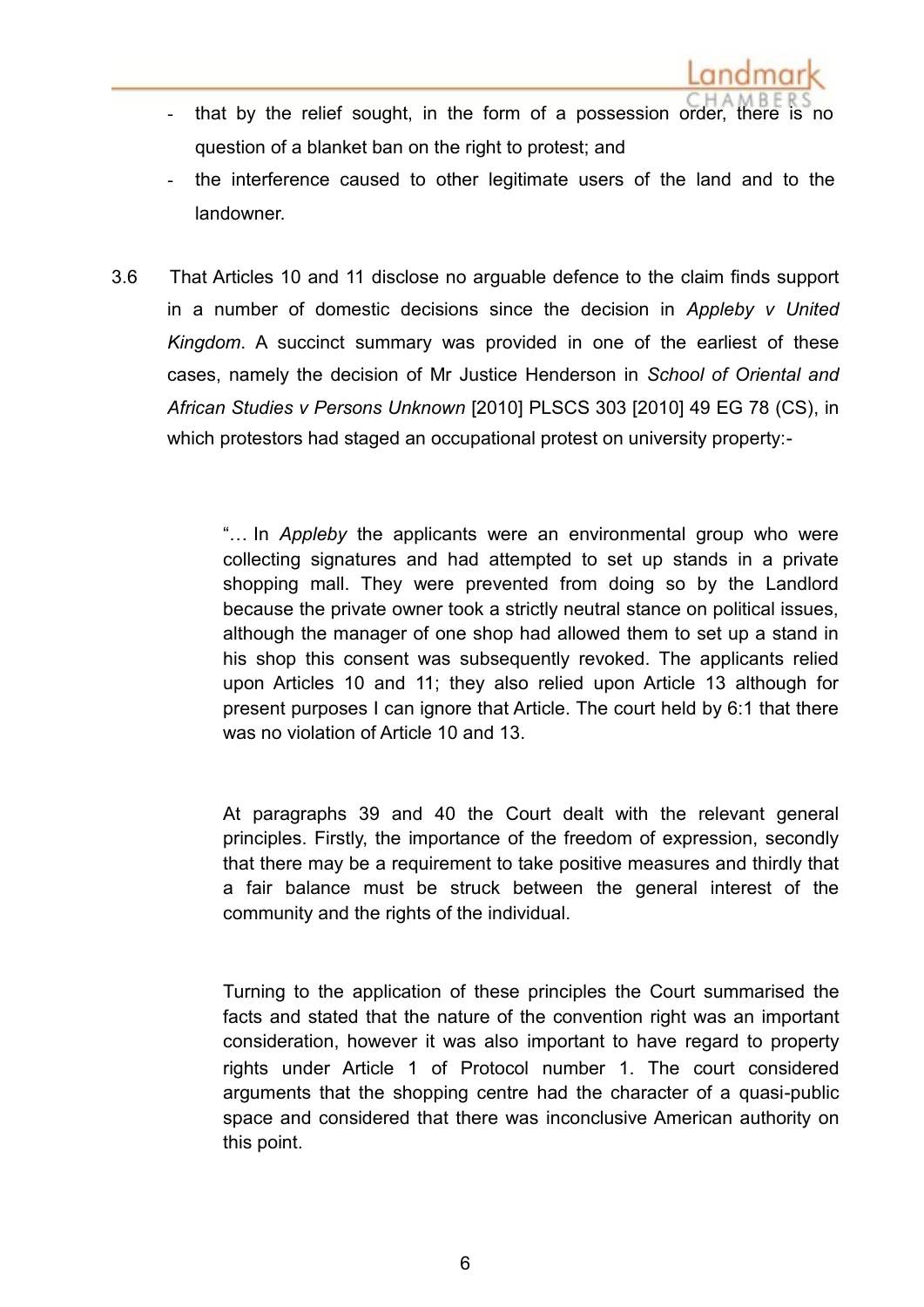

'That provision, notwithstanding the acknowledged importance of freedom of expression, does not bestow any freedom of forum for the exercise of that right. While it is true that demographic, social, economic and technological developments are changing the ways in which people move around and come into contact with each other, the Court is not persuaded that this requires the automatic creation of rights of entry to private property, or even, necessarily, to all publicly owned property (Government offices and ministries, for instance). Where however the bar on access to property has the effect of preventing any effective exercise of freedom of expression or it can be said that the essence of the right has been destroyed, the Court would not exclude that a positive obligation could arise for the State to protect the enjoyment of Convention rights by regulating property rights. The corporate town, where the entire municipality was controlled by a private body, might be an example.'

That paragraph appears to me to be clear authority that Article 10 does not give any general freedom to exercise the right on private land. It is only in exceptional circumstances where the Court considered that the inability to exercise the right on private land would prevent any expression of the right.

In the present case it is entirely fanciful to suggest that preventing the students exercising rights in the Brunei Suite would prevent them from exercising their rights of expression.

#### **The proposition that the law requires the property rights of SOAS to be overridden in their own building is unarguable.**

Similar considerations apply in relation to Article 11, paragraphs 51-52 of the judgment. It is equally fanciful to suggest that Article 11 requires the court to override the property rights of SOAS.

…

#### **I am not persuaded that there is any defence which offers a realistic prospect of success and it would be wrong to adjourn to allow the Defendants to seek other grounds of defence."**

3.7 The same approach as shown in this early decision can be seen in the subsequent cases of *Sun Street Property Limited v Persons Unknown* [2011] EWHC 3432 [2011] EWCA Civ 1672, *City of London Corporation v Samede and others* [2012] EWCA Civ 160 (a case regarding highway land), *Olympic Delivery*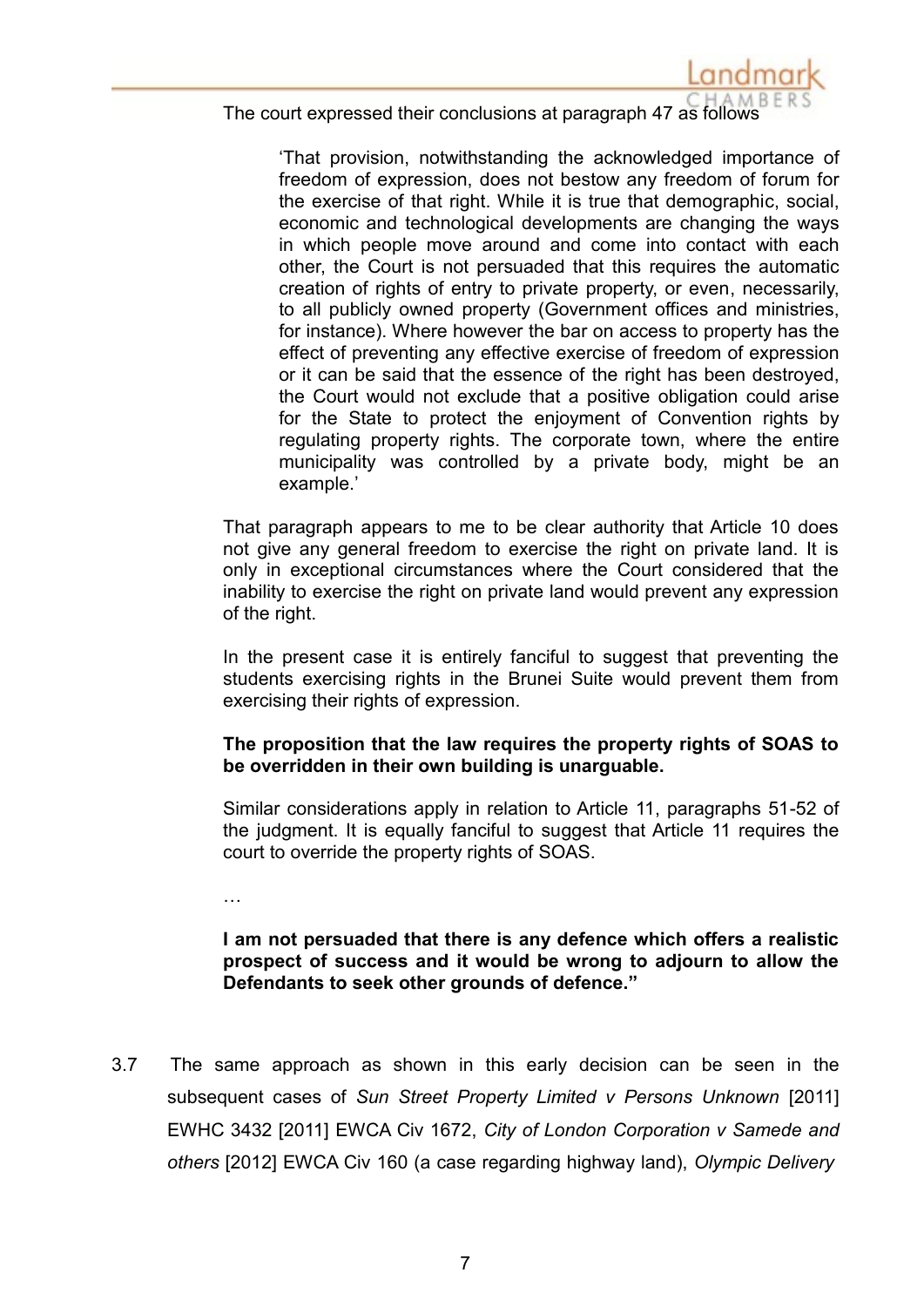*Authority v Persons Unknown* [2012] EWHC 1114 (in the context of an injunction) and *University of Sussex v Persons Unknown* [2013] EWHC 862 (Ch).

3.8 More recently, the fact that no Article 10 or 11 defence is applicable on facts such as those which arise here has been reinforced by the decision of His Honour Judge Pelling QC in *Manchester Ship Canal Developments Ltd v Crane & Others* [2014] EWHC 645, in which a possession order was granted against trespassers protesting against fracking. His Honour Judge Pelling QC said:-

> *"34. In my judgment Articles 10 and 11 do not even arguably provide the 2nd and 5th Defendants with a defence to the Claimants' possession claim. My reasons for reaching that conclusion are as follows. First, the land in respect of which possession is claimed is land owned otherwise than by a public authority. To permit the Defendants to occupy that property would be a plain breach of domestic law, because neither defendant has the licence or consent of the Claimants to be or remain on the land. It is also an interference with the Claimants' A1P1 rights in relation to their property. Although Mr. Johnson submitted that this factor was circular and had the effect of defeating the Defendant's Article 10 and 11 rights, I reject that argument. I do not regard the points as being of themselves decisive. They are two factors that have to be weighed in the balance with others. Nonetheless they are powerful factors because if effect is not given to them then the result will be to deprive a property owner of its entitlement to enjoy its property without interference. As Appleby (ante) demonstrates, it will only be in exceptional circumstances in which such an outcome could be justified, particularly in relation to privately owned land.*

> *35. Secondly, the continued presence of the Defendants and, more importantly, all those others coming within the scope of the phrase "Persons Unknown" is a source of interference with other legitimate users of the land concerned. At the outset of this judgment I explained that Barton Moss Road is an important source of access for third parties with properties and businesses located on and around it. Although the Defendants deny that there is any interference with third party users or occupiers, other than Igas, that is not the effect of the evidence……*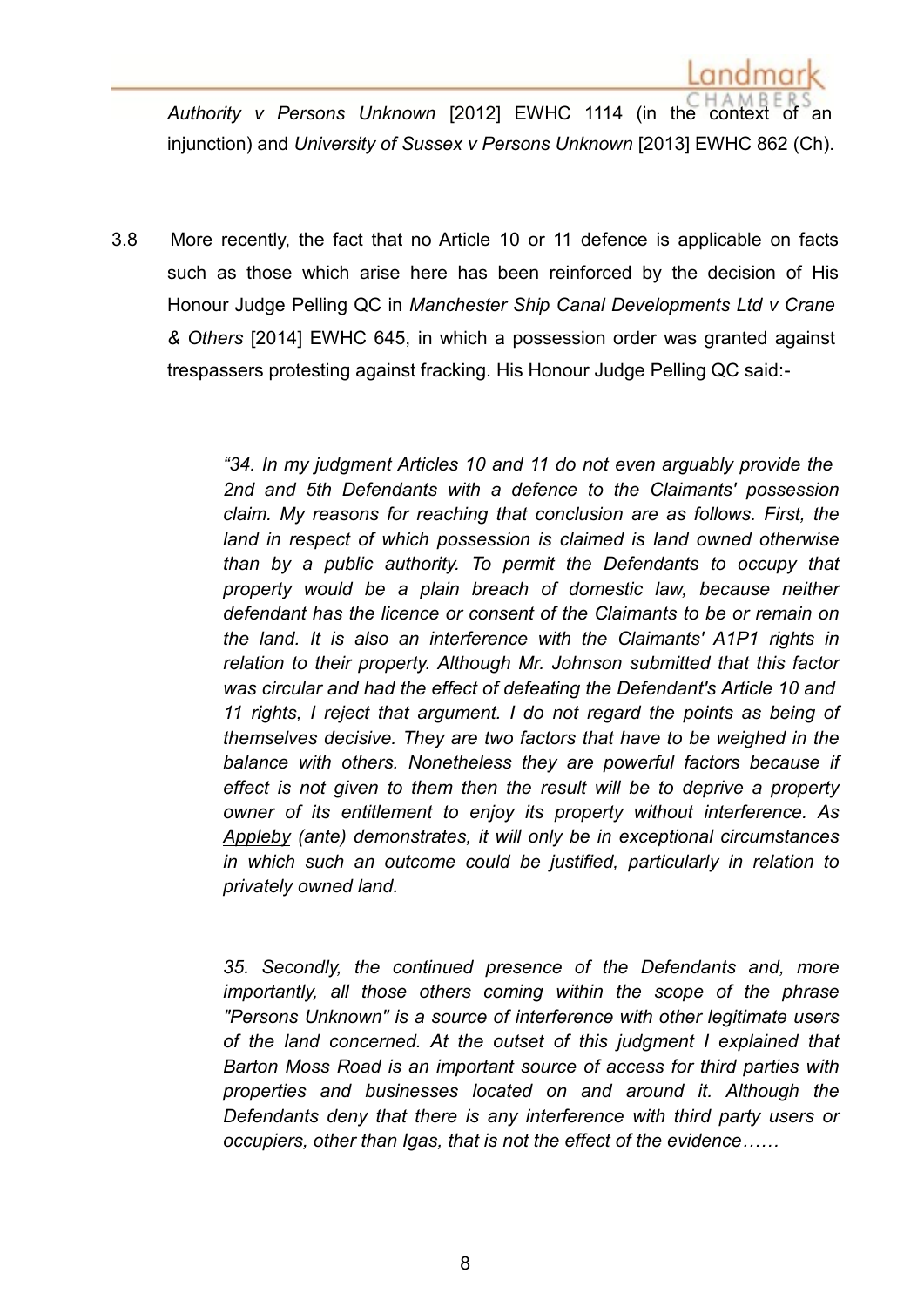

*36. Thirdly, the protest has been ongoing and escalating since last November. The length of the protest is a relevant consideration as Sales J demonstrated in University of Sussex v. Persons Unknown and others (ante). Whilst this factor may not be a particularly weighty one it is nonetheless of importance when considered with the others I have so far mentioned.*

*37. The final and key point is that there is absolutely nothing to prevent the protesters from carrying on their protest elsewhere and/or by other means that does not involve interfering with the A1P1 rights of the Claimants, their licensees and visitors. There is no evidence offered by the Defendants on this issue. Rather what is said is that the camp is the most effective means of protest available to them – see in this regard the evidence of the 2nd Defendant at Paragraphs 14, and 26 – 30; that of Mr. Pitfield at Paragraphs 21-22; and that of Mr. Burke at Paragraph 11. This may be so but is not the point as the ECtHR held in Appleby (ante) as Roth J explained in Sun Street (ante) at the part of his judgment set out in Paragraph 33 above. This point is probably decisive because as the ECtHR said in Appleby (ante), Articles 10 and 11 will only provide a defence to a claim for possession of privately owned land if the effect of requiring the protesters concerned to give up possession would be to prevent "… any effective exercise of freedom of expression …" or would be that " … the essence of the right has been destroyed …". This hurdle is obviously and intentionally a high one that the Defendants do not even arguably clear on the facts of this case. As I have said, this factor is probably decisive but is clearly so when viewed in combination with the other factors I have mentioned above"*

#### **Relevance of Article 8 of the European Convention on Human Rights**

- 4.1 Reliance has sometimes also been placed by trespassers on Article 8 of the European Convention on Human Rights.
- 4.2 Article 8 provides as follows:-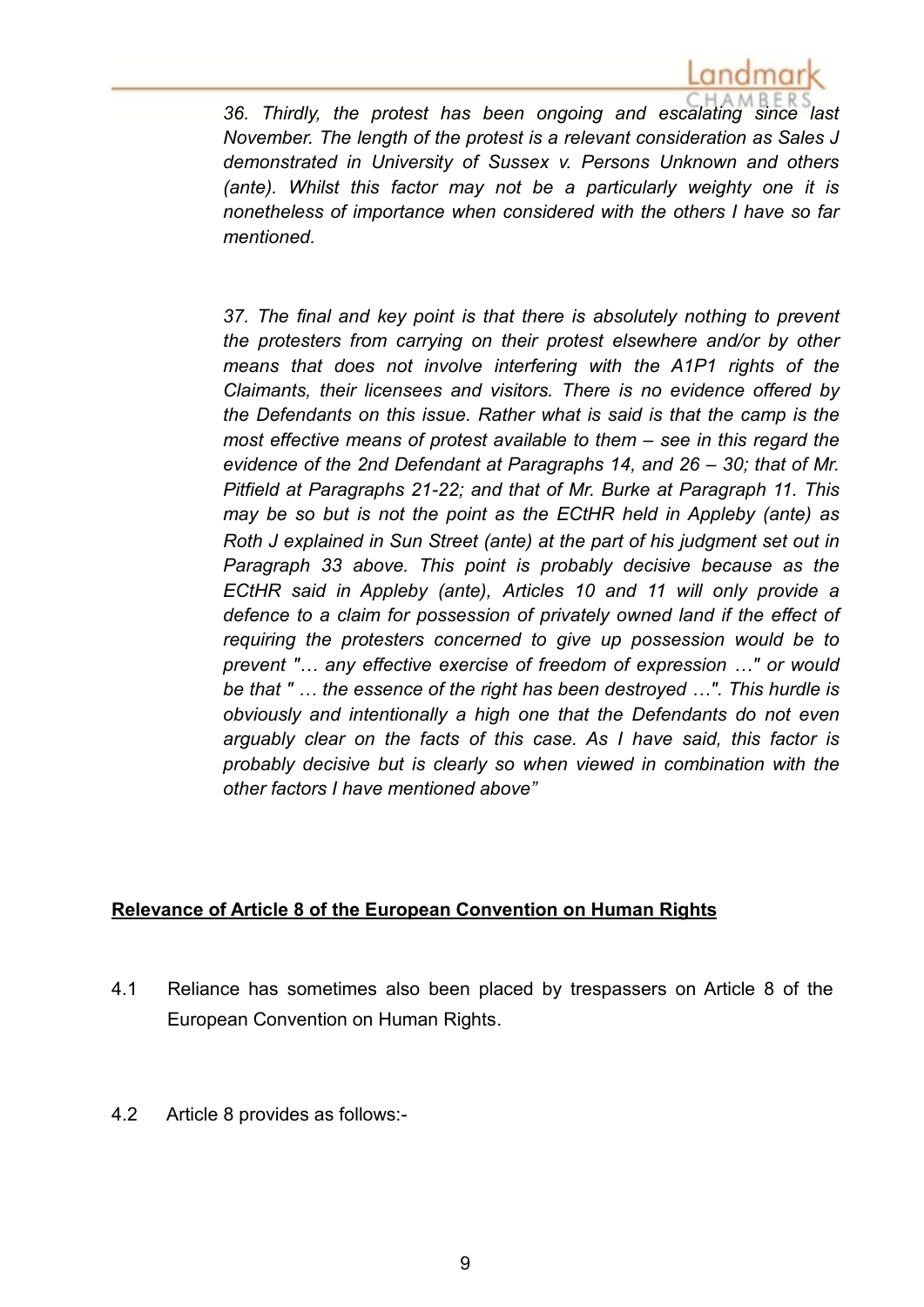

"1. Everyone has the right to respect for his private and family life, his home and his correspondence.

2. There shall be no interference by a public authority with the exercise of this right except such as is in accordance with the law and is necessary in a democratic society in the interests of national security, public safety or the economic well–being of the country, for the prevention of disorder or crime, for the protection of health or morals, or for the protection of the rights and freedoms of others."

- 4.3 Most of the cases to date have involved argument on the following three questions:-
	- (a) Is Article 8 engaged when the claim is by a private landowner?
	- (b) If Article 8 is engaged, would the possession order sought interfere with the right to respect for a '"home" so as to be within the scope of Article 8?
	- (c) If Article 8 is engaged and the defendant's home is on the land in question, are there 'exceptional circumstances' which would justify any postponement of the order for possession pursuant to Article 8?
- 4.4 The first question of whether Article 8 is engaged at all when the claim is by a private landowner has been hotly debated. In *Amsprop Limited v Persons Unknown* (June 2015 unreported), Mr Justice Morgan considered that Article 8 was not engaged in relation to possession claims by private landowners following the Court of Appeal decision in *McDonald v McDonald* [2014] EWCA Civ 1049. In that case, the Court of Appeal held that in relation to a claim for possession under section 21 of the Housing Act 1988 by a private landlord, Article 8 was not engaged and even if it was, the rights of the tenant would not outweigh the rights of the private landlord to its property. It is true that, prior to this decision, there was support for the approach that, as the court is itself a public authority and cannot act incompatibly with an article of the European Convention on Human Rights, such rights become directly applicable between private parties in court proceedings. Such an approach was accepted by Her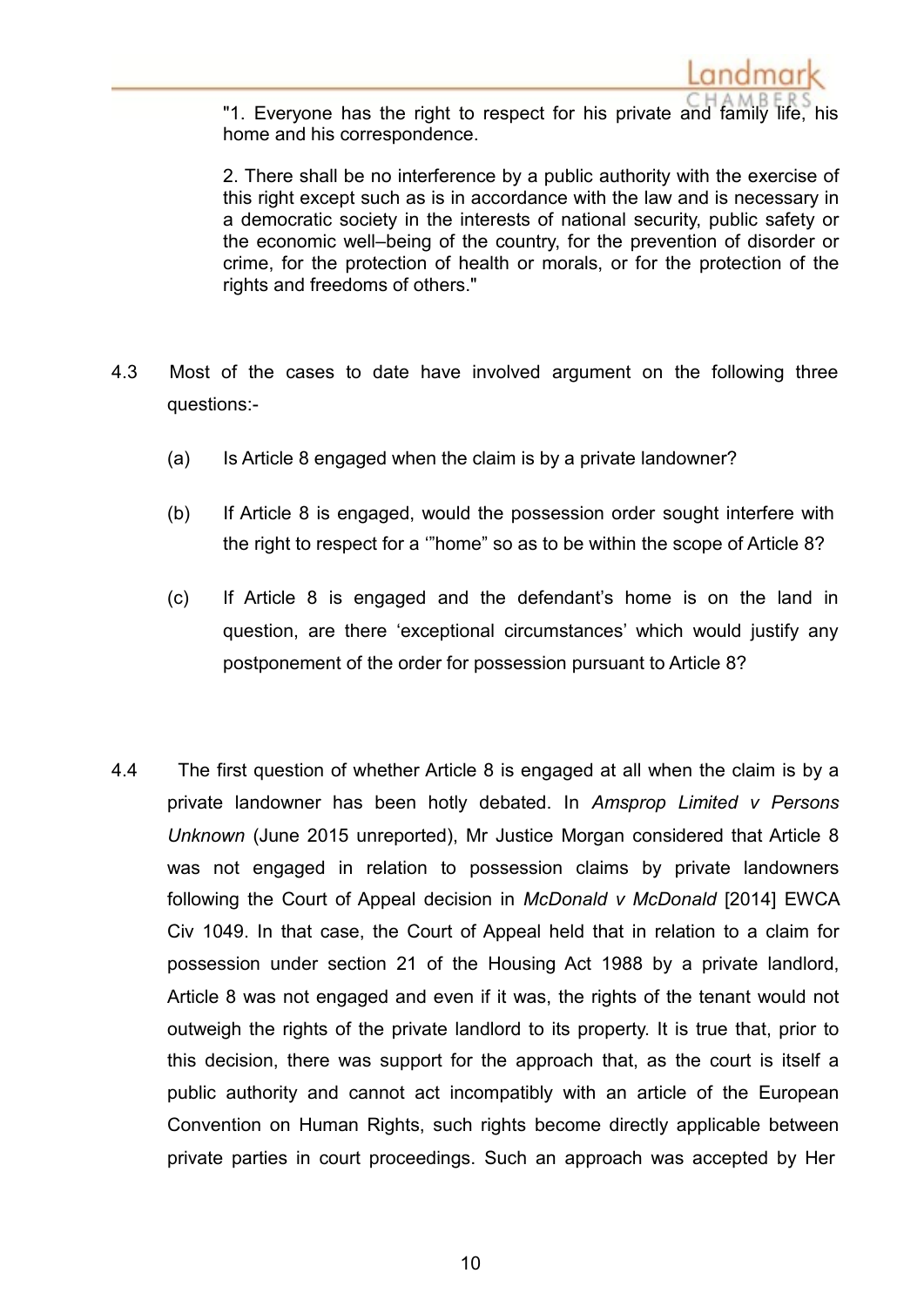# Landmar

Honour Judge Walden-Smith in the *Malik* case and in the Court of Appeal, Sir Alan Ward expressed the view at paragraph [8] that although "*a private landowner is not a public authority and is, therefore not obliged to respect the trespasser's human rights .. section 6(3) of the Act makes it plain that the court is a public authority … [and thus] obliged to act in a way which is compatible with Convention rights"*. This was followed by His Honour Judge Pelling in *Manchester Ship Canal Developments Ltd v Crane & Others* [2014] EWHC 645 at paragraph 46. However, in the light of the decisions in *McDonald v McDonald*  and *Amsprop Limited v Persons Unknown*, it is likely that such an approach will no longer be taken.

- 4.5 Thus, it appears that it is only where the claimant is a public body that Article 8 will be capable of being relied upon by trespassers in summary possession proceedings. It is quite possible that the result of this will be that there will be a greater degree of focus and scrutiny on the question of whether the claimant can in any way be described as a public body. For example, in *BBC v Persons Unknown* (August 2014 unreported), authorities were produced to show that even though the claimant is subject to public functions under its Royal Charter, the management of the land from which it carries out its operations is not a public function, with the effect that the land in question is to be treated as private land and the BBC was to be treated as a private landowner for the purposes of the possession proceedings.
- 4.6 In those cases where Article 8 is engaged in relation to a claim, it is only where a person's "home" is under threat that Article 8 comes into play. The Strasbourg Court has stated a "sufficient continuing links" test for determining whether someone has a right to a "home" for the purposes of Article 8. This was first formulated in *Gillow v United Kingdom* (1986) 11 EHRR 335, paragraph 46 (and see *Buckley v United Kingdom* (1996) 23 EHHR 101 paragraph 54). It is therefore not surprising that in relation to temporary protestors, occupation for a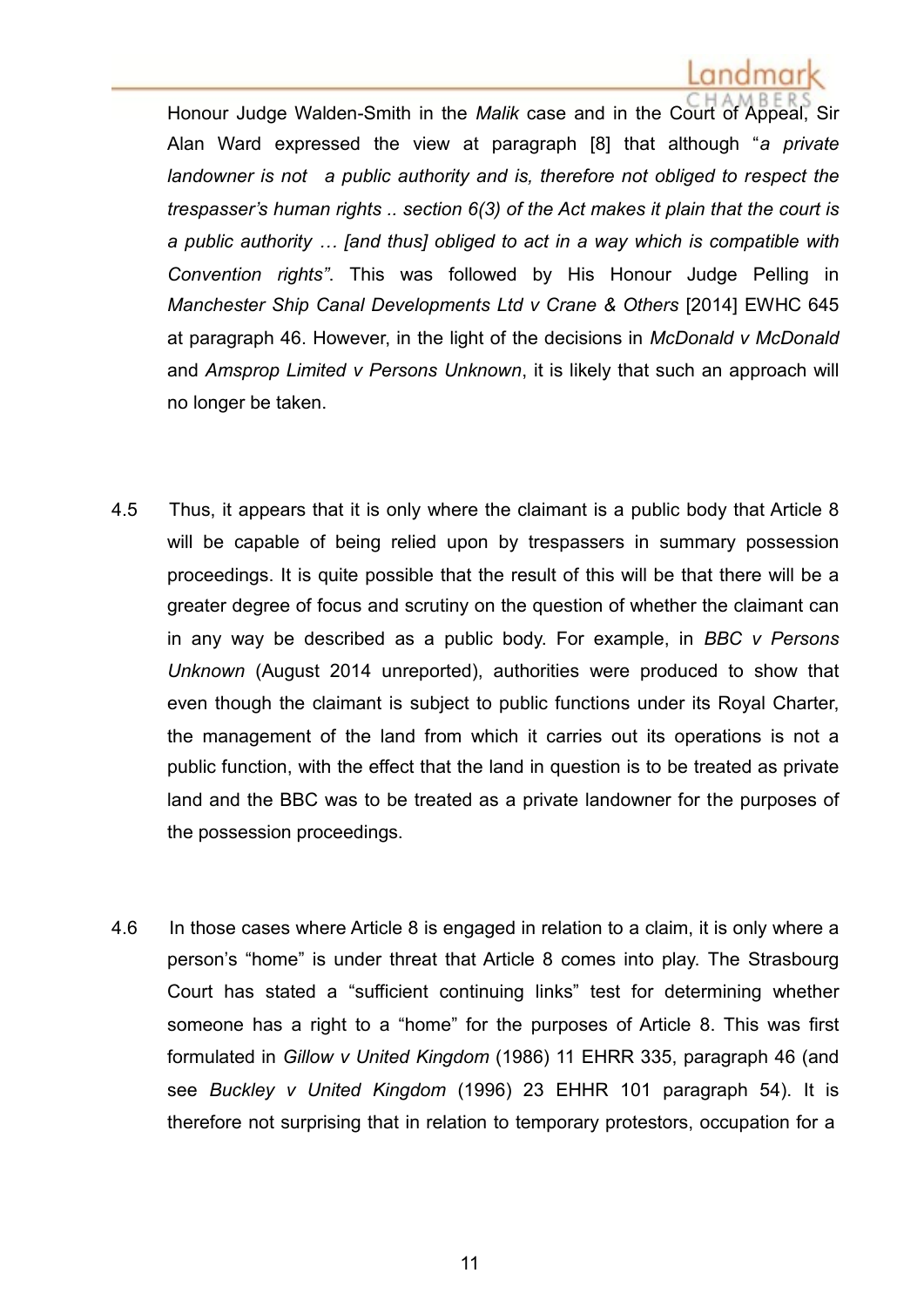few months was not held not to be occupation as a "home" in *Manchester Ship Canal Developments Ltd v Crane & Others* [2014] EWHC 645 at paragraph 51.

4.7 In relation to (c), it appears that where Article 8 is engaged, then it is clear from the *Malik* case, that 'exceptional circumstances' would have to be established. This will be very difficult for a trespasser to establish. It will be exceptionally onerous for a protestor to show that the occupation is sufficiently exceptional to cause the Claimants' right to peaceful enjoyment of the land to yield to any Article 8 rights, even if they had any: see, for example, *Manchester Ship Canal Developments Ltd v Crane & Others* [2014] EWHC 645 at paragraph 51.

#### **Extensions to the warrant for possession**

- 5.1 Where a Writ of Possession has been enforced, a claimant may be entitled, in the event of further occupational incidents, to apply for a writ of restitution under CPR 83.13(5) (formerly under RSC Order 46(3)). This is because it has been held that the court has power, following the recovery of possession pursuant to a writ of possession, to issue a writ of restitution even if not all the people in possession were in possession when the original order was made, provided that there is a "plain and sufficient nexus" between the original recovery of possession and the need to effect recovery of the same land: see *Wiltshire County Council v Fraser (No 2)* [1986] 1 WLR 109.
- 5.2 In cases where summary possession orders have been obtained, it is often the case that enforcement is never actually carried out because the protest simply comes to an end. However, frequently subsequent recurrences of essentially the same protests are feared. That raises the question of whether it is necessary to start all over again and commence new summary proceedings (even though there is an unused writ of possession on file) or whether the writ of possession could be extended, in order to be enforced in the event of a reoccurrence of the protest.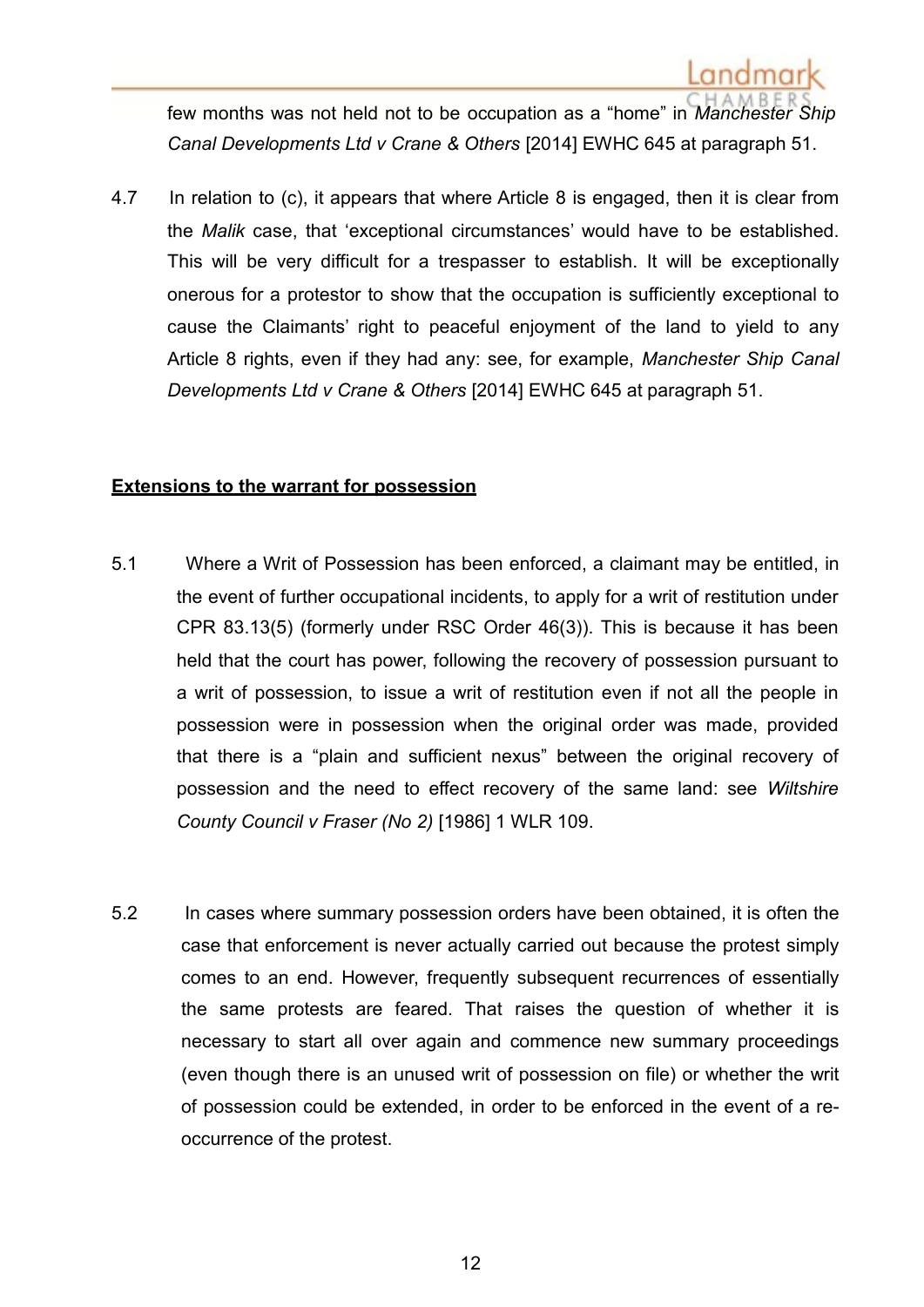5.3 The relevant procedural rules on this were formerly to be found in RSC Order 46 and since 6 April 2014 they have been contained in CPR 83. Under both sets of rules, for the purposes of execution, a writ of possession is valid in the first instance for a period of 12 months beginning with the date of issue. The new rules on validity and duration are, for present purposes, very similar indeed and are to be found in CPR 83.3(3)-(5) and (10):-

> "(3) Subject to paragraph (4), for the purposes of execution, **a writ or warrant will be valid for the period of 12 months beginning with the date of its issue**.

#### (4) **The court may extend the relevant writ or warrant from time to time for a period of 12 months at any one time.**

(5) If the application is made before the expiry of the period of 12 months any period of extension will begin on any day after the expiry that the court may allow.

….

- (7) before a relevant writ that has been extended is executed –
- (a) the court will seal the writ; or

(b) the applicant for the extension order must serve a notice sealed as described in subparagraph (a) on the relevant enforcement officer informing that officer of the making of the extension order and the date of that order

…

(10) The production of the following will be evidence that the relevant writ or warrant has been extended-

- (a) the writ sealed in accordance with paragraph  $7(a)$ ;
- (b) the notice sealed in accordance with paragraph 7(b);
- (c) …" *[Emphasis added]*
- 5.4 It is now clear that the Courts are willing to extend the original writ of possession in circumstances where there is evidence of the likelihood of a similar protest in the near future. In *Birmingham University v Persons Unknown*  [2014] EWHC 544, there had been a series of protests in 2014 and on one